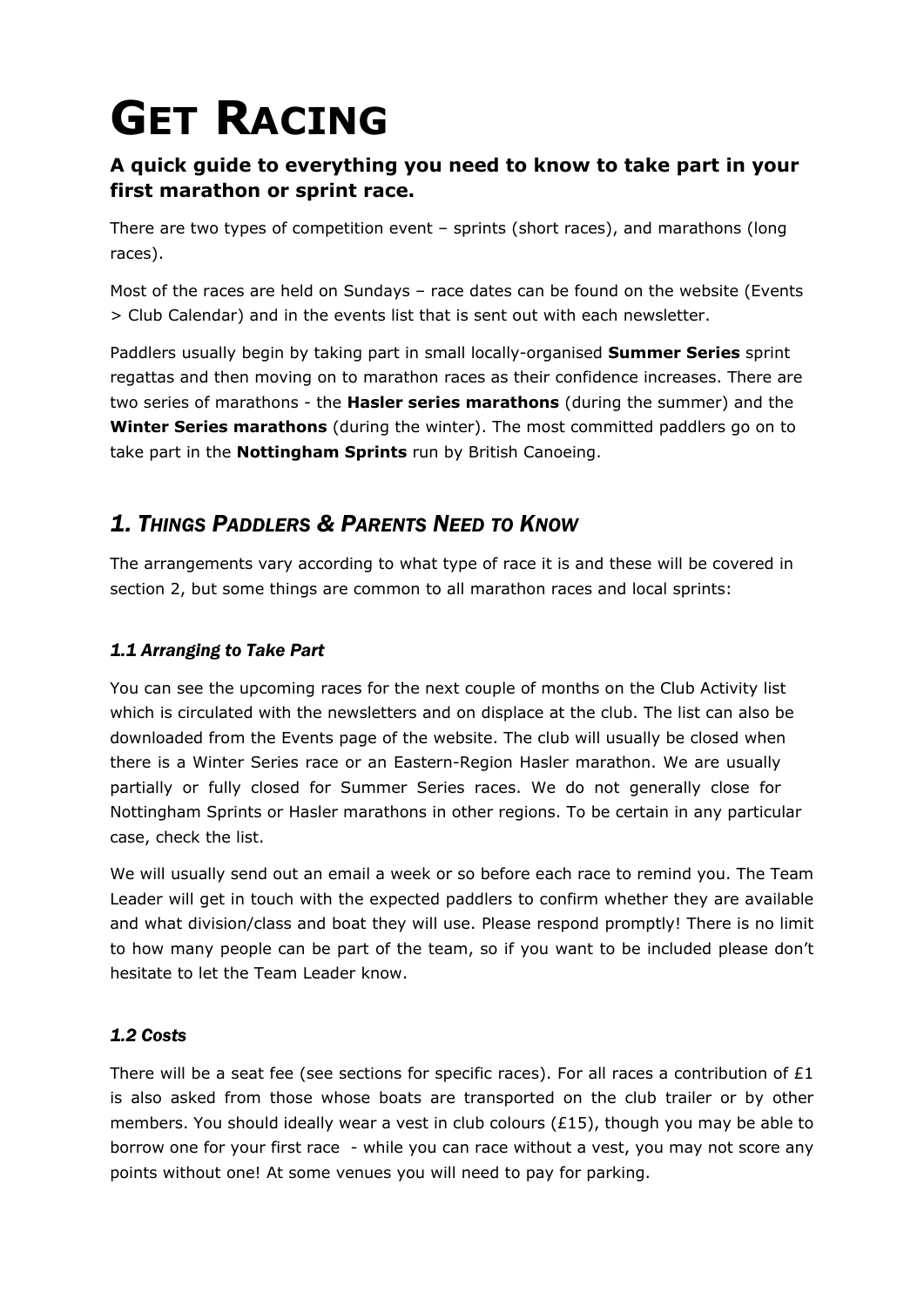#### *1.3 What to Take with You*

Bring all the things that you would normally bring for canoeing – including a towel and dry clothes. Most venues have changing rooms and showers. There will be plenty of standing around before the race starts and afterwards, so make sure you are warmly dressed in winter. Bring water to drink and maybe a snack for before the race. You will not get home again until mid afternoon, so you might want to bring a packed lunch for after the race. Food (often BBQ and cakes) are usually on sale at the race. Make sure you know who the Team Leader will be on the day as they will be your main point of contact.

#### *1.4 Getting there*

Other members can often offer lifts between the clubhouse and the race. Children will normally be taken by their parents - there is a consent form for parents to complete if under-16s will be going to races without their family – download from the Document Library in the Members' section of the website.

Parents who are not accompanying their child to the race should ensure that they have the telephone number of the Team Leader. They should also make sure that the Team Leader has their contact details, if different to the details on the consent form.



#### *1.5 Transporting the boats*

We meet at the clubhouse early in the morning to load the boats onto the trailer or car roof

racks before travelling to the race. The time we need to meet depends on the start time of the race and how far away it is. The time you need to be at the club will be announced by email.

It is each paddler's own responsibility to make sure that the equipment they need (boat, paddle, buoyancy aid) is transported to race and brought back safely. Most boats travel on the club trailer, but you still need to be there to ensure that it is loaded, and to select your paddle and buoyancy aid, and then to help put it all away again afterwards.

If it really is not practical for you to come to the club on occasion, make sure that

another member knows exactly what equipment and boat you need and is willing to see to it on your behalf. In some cases it may be possible to collect equipment from the club beforehand, but you will need to get a committee member to sign it out for you in the equipment borrowing book. Do make sure that you know the start time and location of the race!

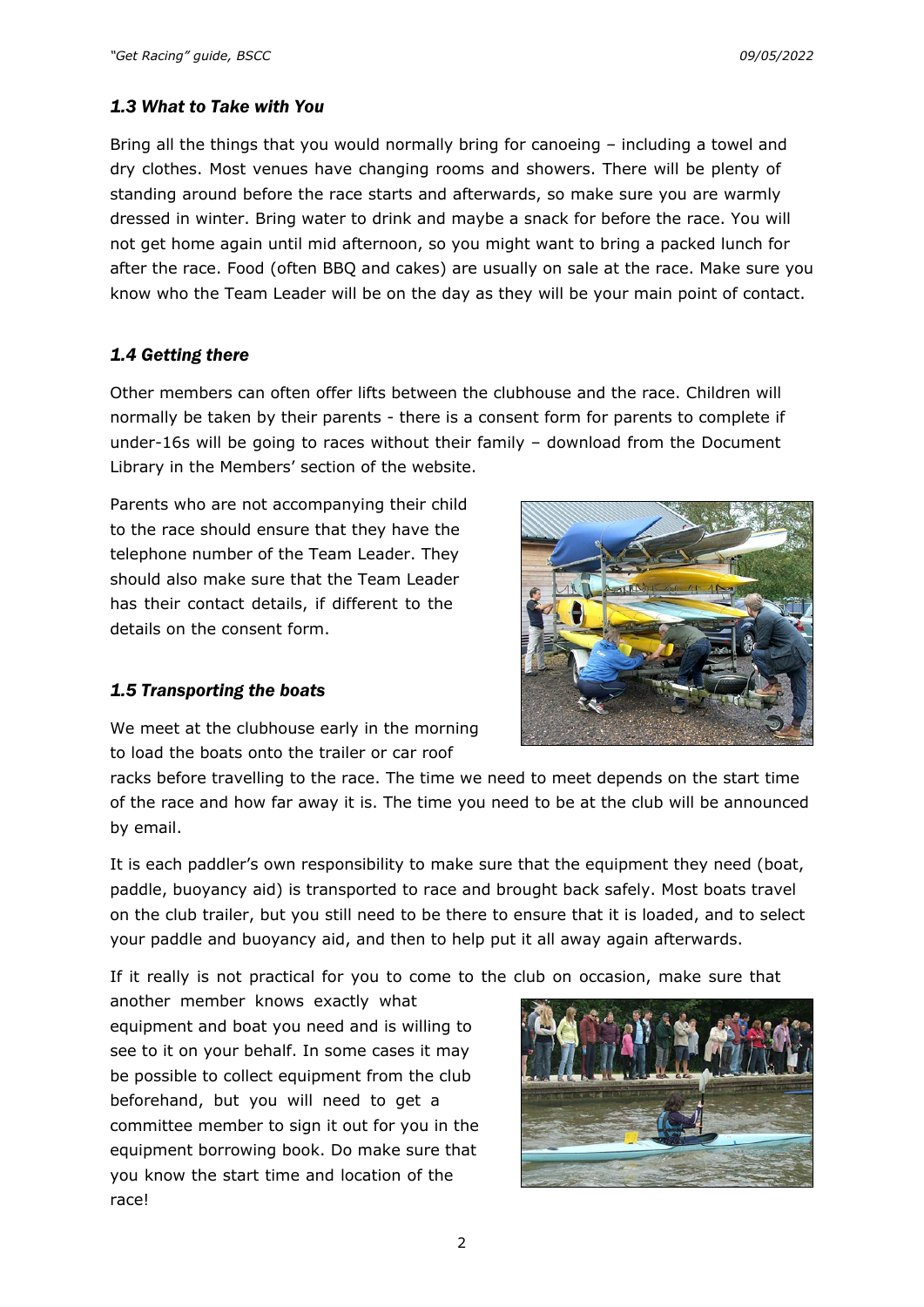#### *1.6 Spectating*

Paddlers' families are encouraged to attend races and cheer us on. Many venues offer the opportunity of a pleasant walk along the tow path while the race is in progress, and in the summertime you can take a picnic.

#### *1.7 Before and after your race*

When you arrive, seek out your Team Leader to let them know you have arrived. They will already have your race number board for you, or will tell you what you need to do to get it. Get your equipment ready, put your number board on the boat and secure it with a pin.

There will be a competitors briefing before the race which you need to attend. Please ensure you listen as some of the information may be very important.



When you have finished, get off the water and move your boat out of the way. Ideally, get someone to help you load your boat on the trailer/car or at least put it near to the trailer with the other Stortford boats. Take any of your own items but leave club equipment (buoyancy aid, paddles) in the boat. You will probably want to go and get dry and changed as soon as possible. At marathon races there will usually be free food for the competitors directly after the race.

Your race number board must be returned as soon as you finish the race. Unless instructed otherwise, make sure you give it to your Team Leader as soon as possible - if it is not handed in at the end of the race there will be a **£5 fine** which the club will pass on to you!

Once you have made sure that your board is handed back and any club equipment is safely loaded for the return journey, you can leave if you wish. As the results are worked out they will be put up on display (on site and/or online) – ideally you should stay long enough to check these and tell your Team Leader straight away if you think there has been any mistake. Traditionally, there is a prize-giving, which may be some while after the races have finished. There are usually trophies for 1st, 2nd and 3rd in each race, depending on the number of competitors – if you have won a trophy but cannot stay to collect it, another club member will usually bring it back for you.

Members who have used club equipment should return to the clubhouse to help with the unloading before going home, by which time it is usually mid to late afternoon.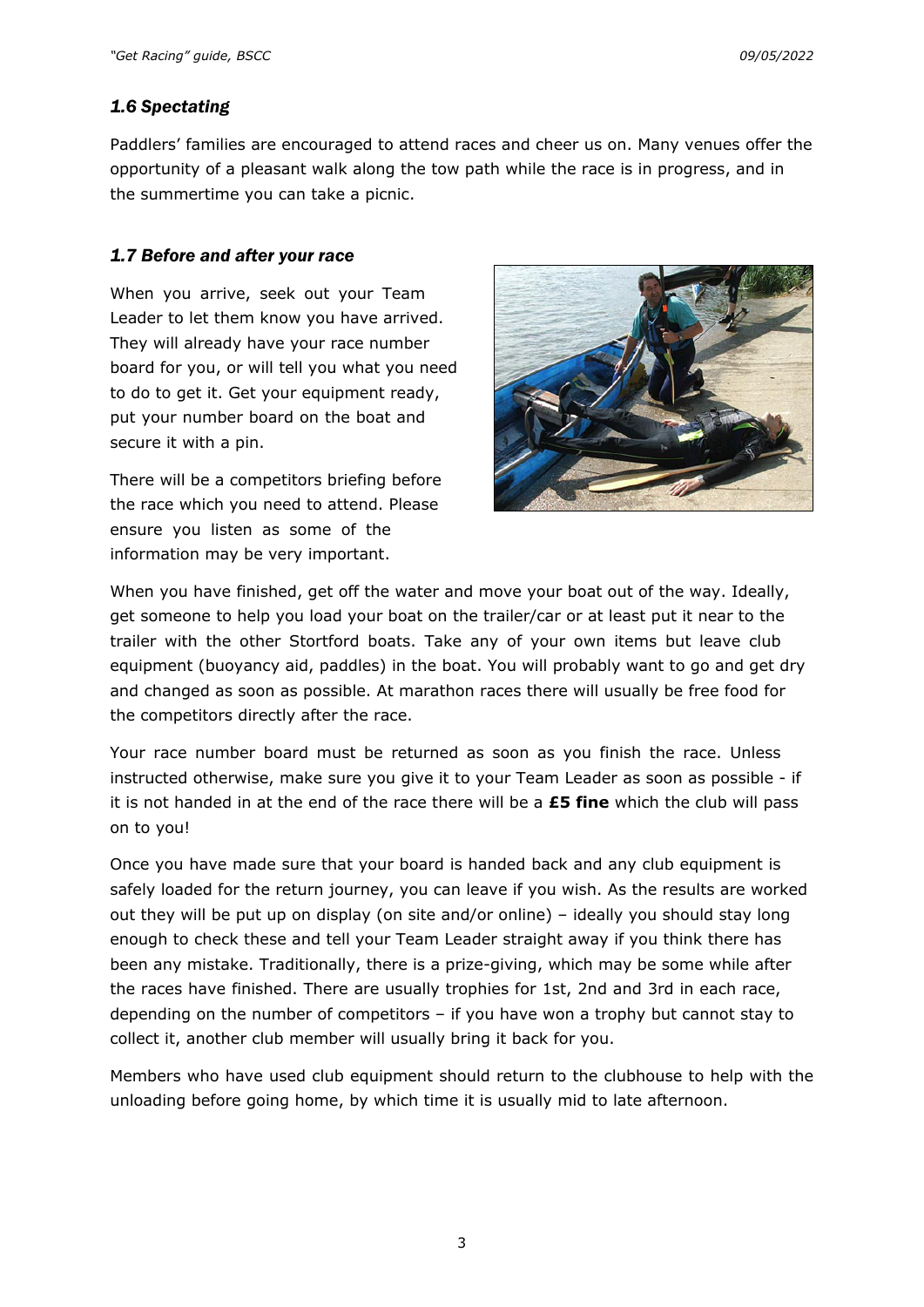## *2. SPECIFIC RACE INFORMATION*

This section covers the things which vary from race to race -

- a. Summer Series Regattas
- b. Hasler & Geoff Sanders Marathon Races
- c. Winter Series Marathons
- d. Nottingham Sprint Regattas

#### *a. Summer Series Regattas*

A short series of local informal sprint regattas are run by the Flatwater Racing Association during the summer months. These events are particularly suitable for juniors and novices.



There are 16 classes: male and female in each of u10, u12, u14, u16, u18,  $u23$ , 23+ and veteran (35+). Racing is done in small groups of about 4 to 6 boats, determined by speed so that paddlers compete directly against those of similar ability. During each regatta paddlers will usually race about six times, over distances between 200m and 1000m. At least one of these is

usually a crew race, and for these the more experienced paddlers are encouraged to partner the less experienced ones.

Paddlers score points for their performance in the singles races – these are added together to determine their position within their class on the day, and the regatta ends with the presentation of the medals. Trophies for each class are also given out at the last regatta of the year for performance across the series.

**Venues:** The expected venues for these events are Chelmsford and Bishop's Stortford. Unfortunately both Hackney (Leaside), Cheshunt (Herts Young Mariners Base) have withdrawn from the series.

**Cost and booking in:** A single seat fee of £5 covers all the day's races. Paddlers pay individually at the booking in desk at the start of the day and will be handed a number board. Although there is no late fee, we still need to know you are coming if at all possible, in order to plan boat transport and prepare number boards. To attend, please check with your coach that the race is suitable for you and then email club Sec Angela Aldam.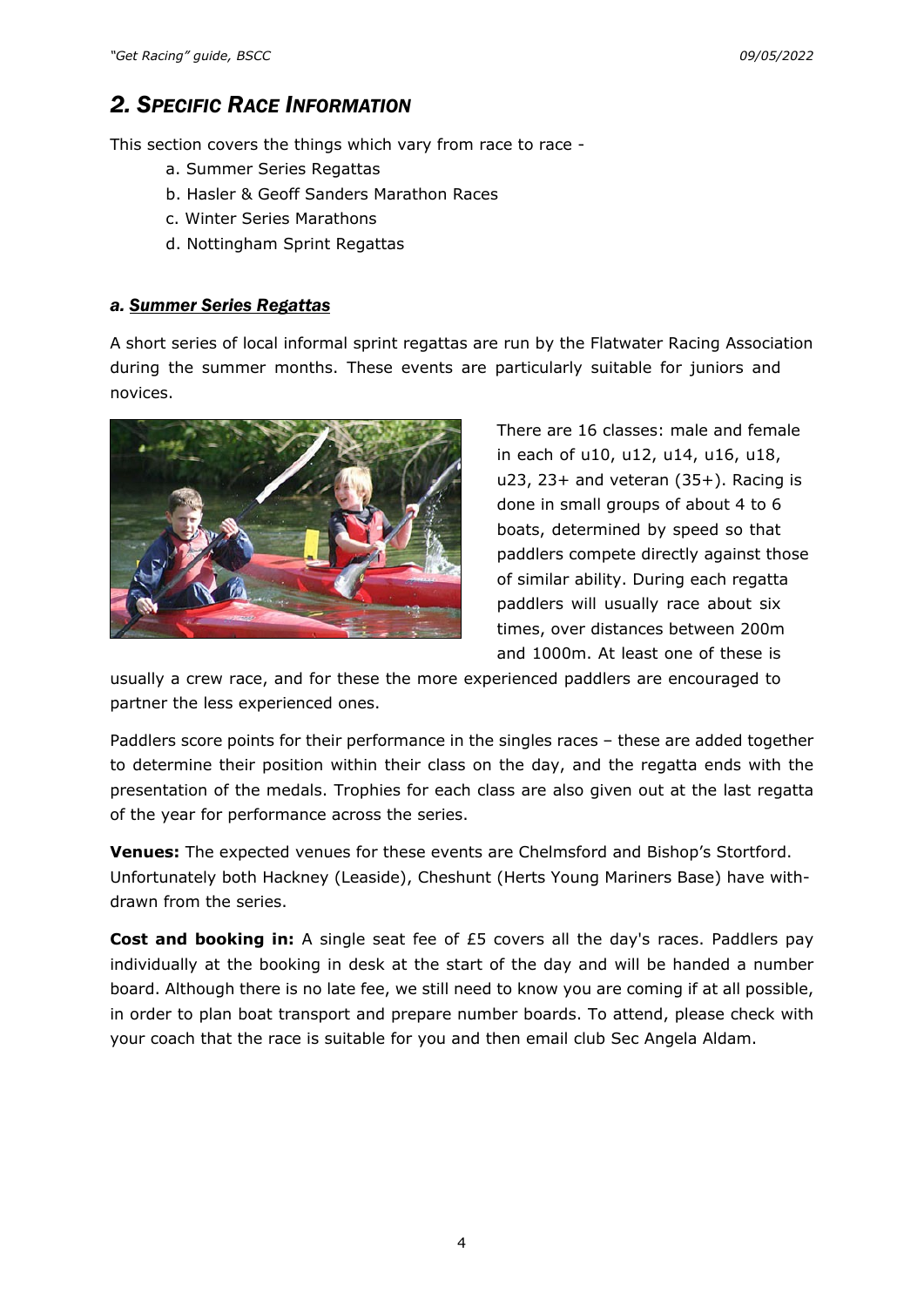#### *b. Hasler & Geoff Sanders Marathon Races*

The Hasler series is organised by British Canoeing on a regional basis – Stortford is in the Eastern Region. Paddlers are ranked by past performance into 9 divisions. New paddlers start in Division 9 and are promoted/demoted as necessary following each race. Most paddlers use racing kayaks, though a few use racing canoes. There are separate races for singles and doubles, arranged by division. Typical distances



are 4 miles (Div 7-9), 8 miles (Div 4-6) and 12 miles (Div 1-3), and courses may involve one or more portages. As well as individual trophies for race winners, points are awarded to each paddler within each race and the best scores are added to give the overall score for the club. The placings at each event in the series determine the club's position in the Eastern Region Hasler league. Only the top few clubs from the region qualify to go to the national final in the autumn.

Taking place alongside the Hasler marathons are the Geoff Sanders races – a separate series of shorter races for under 14s (typically 2 miles, no portages). Age is determined on 1st January. There are three classes: A, B and C, based on performance, with A being the fastest. Only under-12s can enter B and C. Div C paddlers must use a mini K1 boat. There are promotions based on performance, even into Div 9.

**Venues** – The venues for Hasler/GS races in our region are Chelmsford, Cambridge, Bedford, Norwich, Leighton Buzzard, and Bishop's Stortford. Sometimes we send teams to out-of-region races too.

**Costs** – Race fees are set by the organiser and vary from race to race. Typical prices are £9 for seniors, £7 for juniors and £2.50 for Geoff Sanders. BSCC members can race using their automatic Club Associate BC membership until they reach a high standard (Div 6+).

**Entries** - Race entries are made on your behalf by the club – usually the Team Leader for in-region races. You can check who it is for any particular race by checking the Events list on the website or the one circulated with the newsletters. You should be contacted by the Team Leader to confirm that you are available to race - please make sure you reply promptly so that your entry can be made before the deadline. If you want to race and have not been contacted, please get in touch with the Team Leader as soon as possible via phone or whatsapp. Entries can usually be made on the day, but cost more (usually an extra £5 "late fee"). Once the club has entered you, the Organisers will probably charge for the seat whether you attend or not, and if this happens the cost will be passed on to you.

**At the race** – When you arrive, find the Team Leader who will give you your race number – it will be a different number for each race. Someone from BSCC will collect your seat fee usually in cash on the day. Never go to the booking in desk yourself unless asked to do so by your Team Leader or a Race Official. Raise any issues through your Team Leader.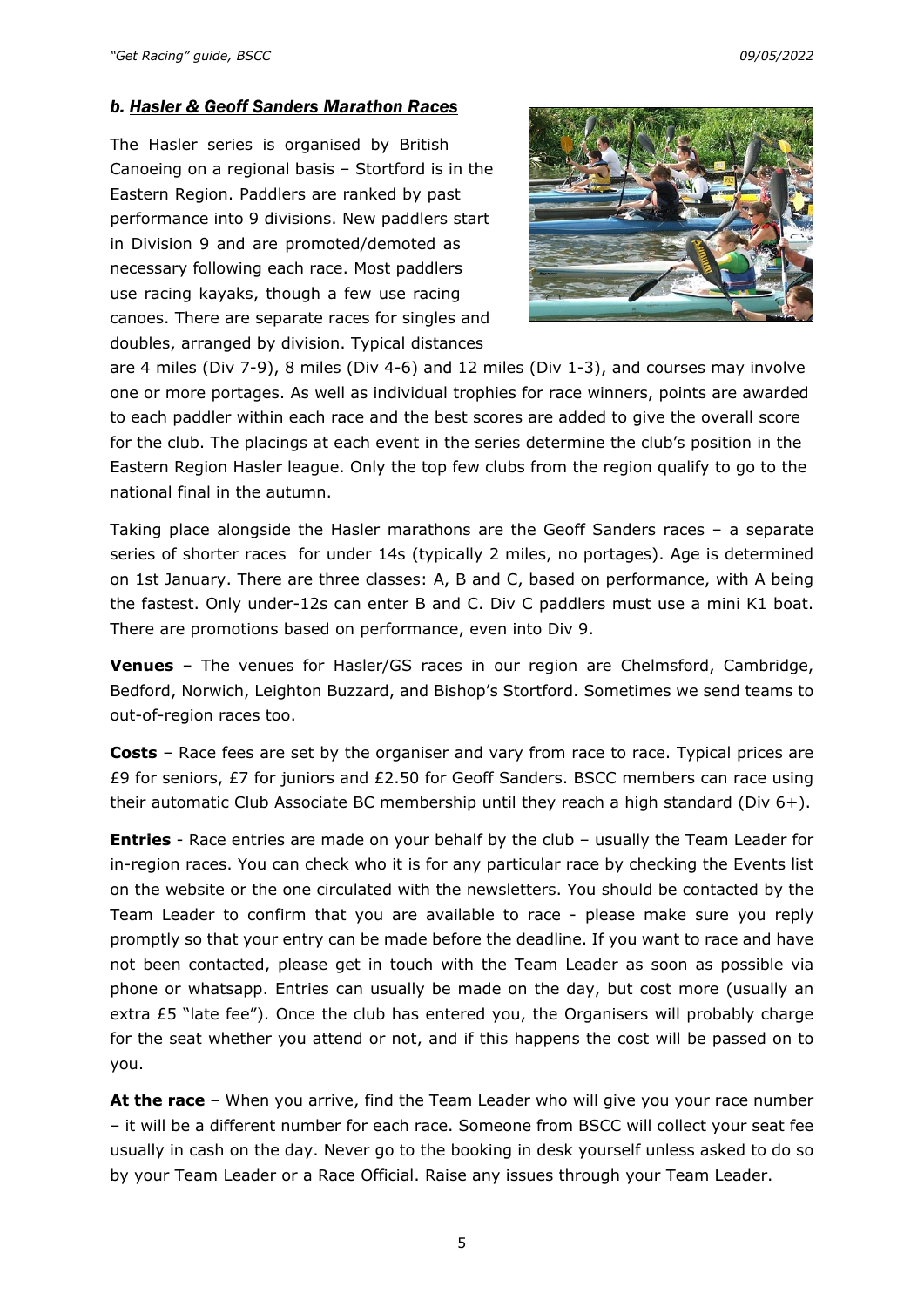#### *c. Winter Series Marathons*

From November to March, BSCC participates in the Winter Series organised by the Flatwater Racing Association. Instead of divisions, paddlers race in classes based on age (at the start of the series), sex and type of boat. As well as racing kayaks, there are classes specifically for canoes and GPs (General Purpose boats). Distances vary from 3 to 9 miles. Competitors can win trophies for individual performances at each race, and also score points for themselves and for the club. For maximum points it's best to race in the same class and the same doubles pairing for the whole series. At the last race, trophies are awarded for the entire series, and the overall positions of the clubs are announced.



**Venues** – The usual venues for all of these events are Bishop's Stortford, Cambridge, Chelmsford, Cheshunt (Herts Young Mariners Base), Leighton Buzzard, and Barking.

**Costs** – Winter Series Races cost £5 per person. There are no late fees.

**Arranging to Take Part in a Race** - Please respond promptly to any invitation to race received from the Team Leader - this is especially important if you want to use a club boat or put a boat on the trailer. If you have not been invited but would like to race, please don't hesitate to get in touch with them.

**Booking in** - If possible, please pay for your race entry in cash at the club on the week before the race, including the trailer fee if applicable. In the event that you do not race, your payment can be rolled over to the the next one or returned. There will be a designated person from BSCC (probably the Team Leader) who will give out boards and take cash from those who have not yet paid. If the board is not collected from you at the race finish, you must return it to the Stortford Team Leader before you leave, or you will be charged a  $£5$ fine.